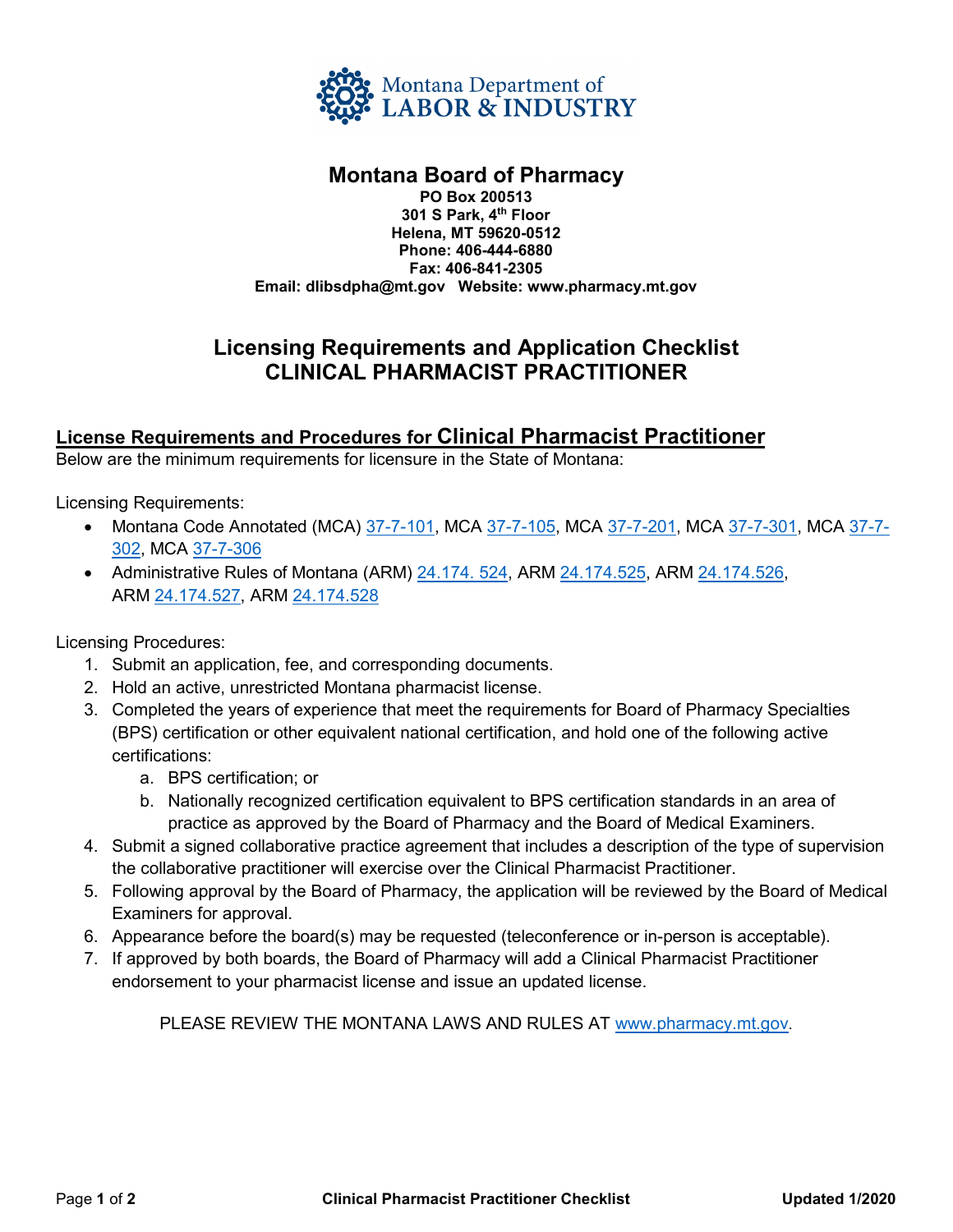

### **Checklist of Required Documents to Submit for Application for Clinical Pharmacist Practitioner**

The following documents and additional forms are required in addition to the basic application.

- $\Box$  Statement summarizing your current and past clinical practice experience, and, if applicable, residency training.
- $\Box$  Copy of current collaborative practice agreement.
- $\Box$  Copy of BPS or equivalent certification.
- $\Box$  Resume and/or CV.
- $\Box$  Email address and phone number.
- $\Box$  If you answered yes to personal history question(s), submit specific information/documents associated with the question.

#### **Application Fee for Clinical Pharmacist Practitioner**

The following fee(s) must be submitted with your application. Online applicants can pay using a credit card or e-check. If you submit a paper application, you must submit a check payable to the Montana Board of Pharmacy. Do not mail cash.

 $\square$  \$25 Application Fee

**You can apply for a license using a paper application from the website.** 

**Please include a valid e-mail address with your application. E-mail is the Department's primary form of communication.**

**If you have any questions about the application process or the licensing requirements, please contact the Department of Labor and Industry Professional Licensing Bureau using the contact information at the top of this checklist.**

*[Go to Next Page for Application]*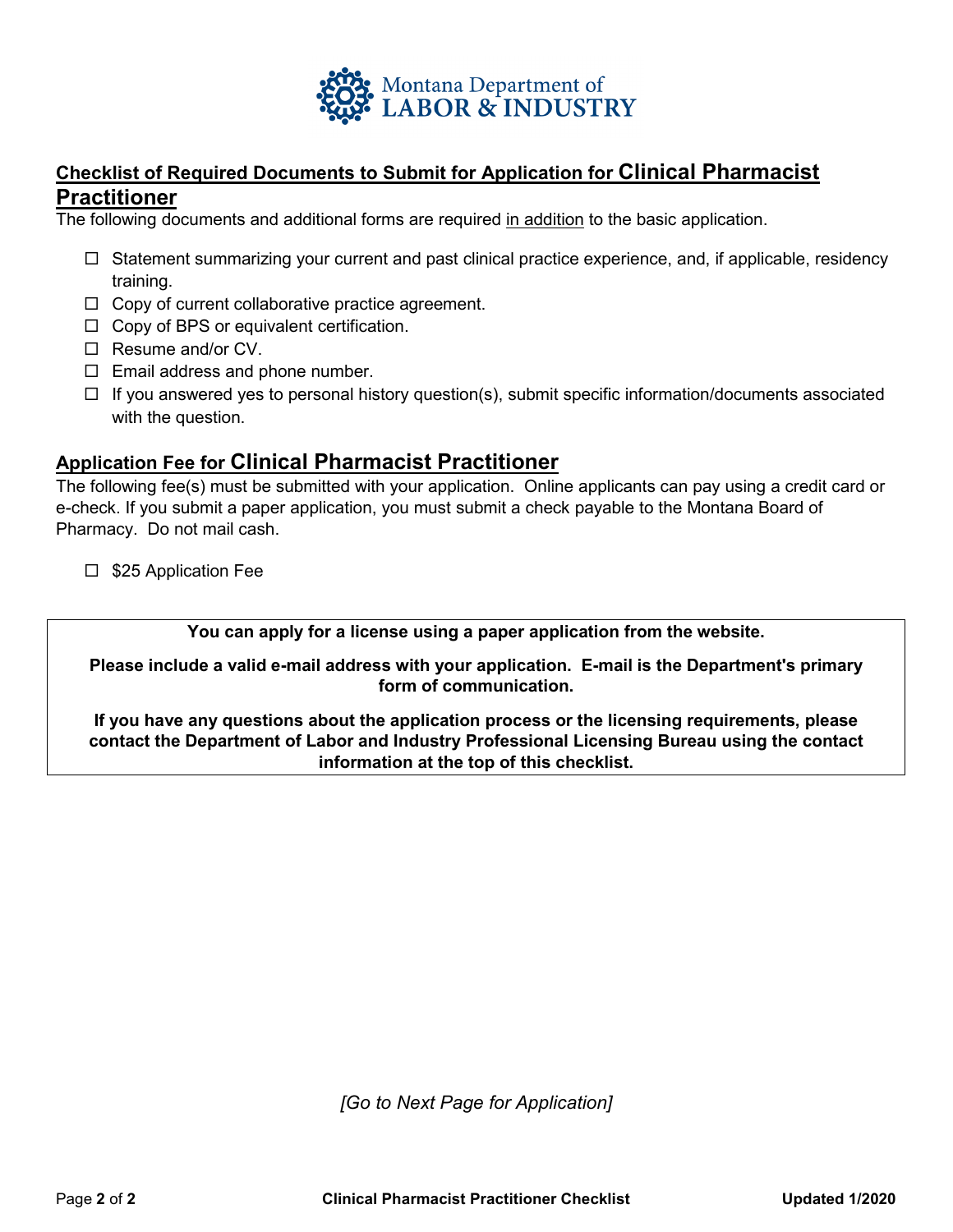#### **MONTANA BOARD OF PHARMACY P. O. Box 200513 (301 S PARK, 4TH FLOOR HELENA MT 59601- Delivery) Helena, Montana 59620-0513 PHONE (406) 444-6880 FAX (406) 841-2305 E-MAIL: dlibsdpha@mt.gov WEBSITE**: **www.pharmacy.mt.gov**

### **Application for: CLINICAL PHARMACIST PRACTITIONER**

ILLEGIBLE AND INCOMPLETE APPLICATIONS WILL BE RETURNED

| <b>Application Fee: \$25</b>                   |             |
|------------------------------------------------|-------------|
|                                                |             |
|                                                |             |
|                                                |             |
|                                                | <b>WORK</b> |
| LICENSE $#$ $\qquad$                           |             |
|                                                |             |
|                                                |             |
| CERTIFICATION TYPE AND ISSUED/EXPIRATION DATES |             |

# **PERSONAL HISTORY QUESTIONS IMPORTANT INSTRUCTIONS AND NOTICE**

- 1. Please read the following questions carefully. Giving an incomplete or false answer is unprofessional conduct and may result in denial of your application or revocation of your license. See, 37-1-105, MCA.
- 2. You have a continuing duty to update the information you provide in your application and supplemental responses, including while your application is pending and after you are granted a license.
- 3. Upon submittal of your application form, for every "yes" answer provided, you will receive a request for specific information or documents associated with the question. Your application is not complete until staff receive all information requested.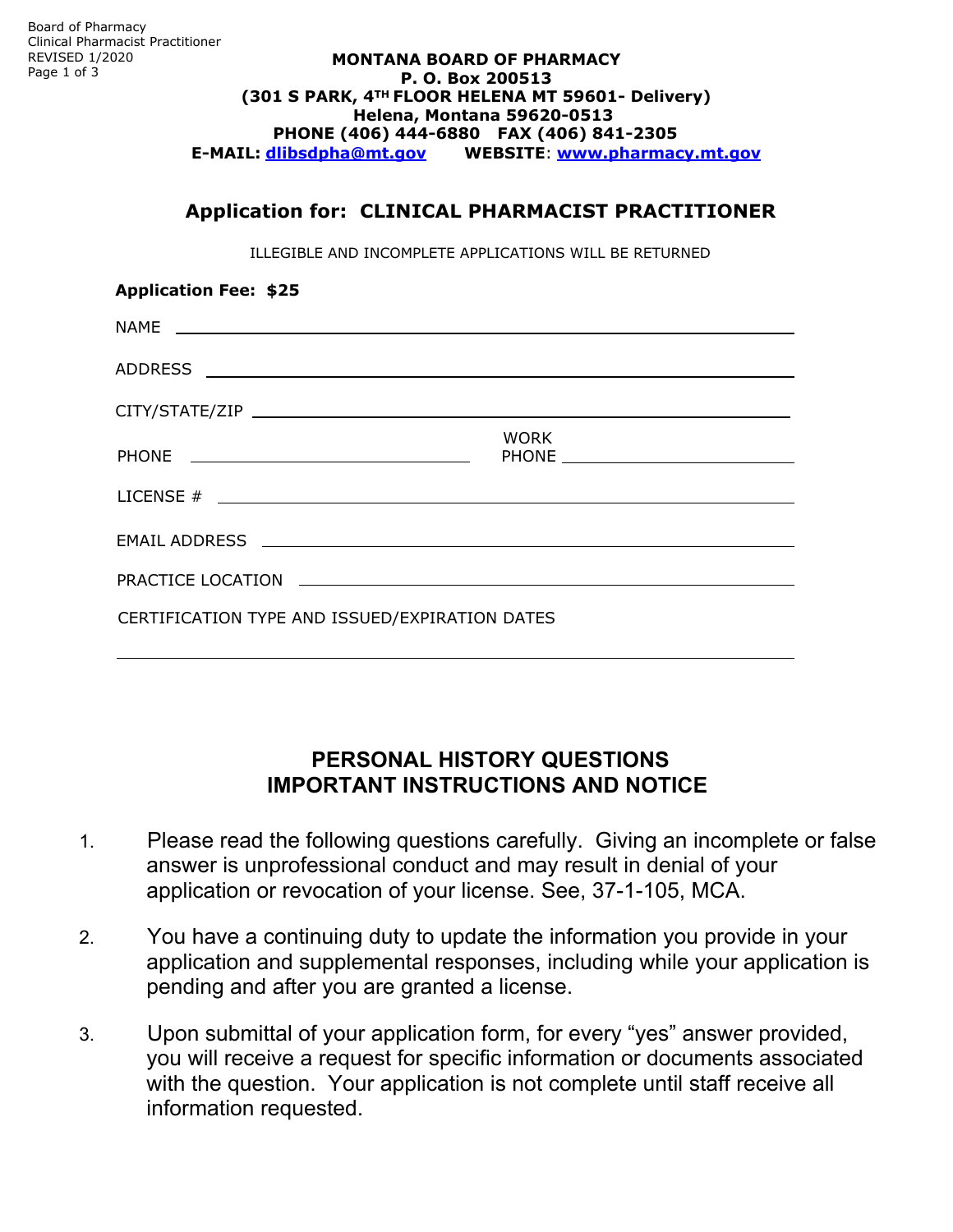## **PERSONAL HISTORY QUESTIONS**

| 1. Have you ever had any license, certificate, registration, or other privilege to serve as a volunteer or<br>practice a profession denied, revoked, suspended, or restricted by a public or private local, state,<br>federal, tribal, religious, or foreign authority?                                                                                                                                                      | Yes O No O |
|------------------------------------------------------------------------------------------------------------------------------------------------------------------------------------------------------------------------------------------------------------------------------------------------------------------------------------------------------------------------------------------------------------------------------|------------|
| 2. Have you ever surrendered a credential like those listed in number 1, in connection with or to avoid<br>action by a public or private local, state, federal, tribal, religious, or foreign authority?                                                                                                                                                                                                                     | Yes O No O |
| 3. Have you ever resigned to avoid discipline, been suspended, or been terminated from a volunteer or<br>employment position?                                                                                                                                                                                                                                                                                                | Yes ○ No ○ |
| 4. Have you ever been required to participate in a behavioral modification or assistance program in lieu<br>of suspension or termination from a volunteer or employment position?                                                                                                                                                                                                                                            | Yes O No O |
| 5. Have you ever withdrawn an application for any professional license?                                                                                                                                                                                                                                                                                                                                                      | Yes O No O |
| 6. As of the date of this application, are you aware of any pending complaint, investigation, or disciplinary<br>action related to any professional license you hold?                                                                                                                                                                                                                                                        | Yes O No O |
| 7. Are you under a current order that remains unsatisfied (e.g., fines unpaid, probation not concluded,<br>conditions unmet?)                                                                                                                                                                                                                                                                                                | Yes ◯ No ◯ |
| Note on Questions 8 and 9: Applicants who disclose medical, physiological, mental, or psychological<br>conditions or chemical substance use in Question 8 or 9 may qualify for participation in the Montana<br>Professional Assistance Program. Please visit the board website for more information about this program.<br>"Chemical substances" include alcohol, drugs, or medications, whether taken legally or illegally. |            |
| 8. Do you have any medical, physiological, mental, or psychological condition which in any way currently<br>(within the last 6 months) impairs or limits your ability to practice your profession or occupation with<br>reasonable skill and safety?                                                                                                                                                                         | Yes O No O |
| 9. Do you currently (within the last 6 months) use one or more chemical substances in any way which<br>impairs or limits your ability to practice your profession or occupation with reasonable skill and safety?                                                                                                                                                                                                            | Yes O No O |
| The following information is provided for Question 10 below:                                                                                                                                                                                                                                                                                                                                                                 |            |
| A criminal conviction may not automatically bar you from receiving a license. For more information about<br>how a criminal conviction may impact your application, consult the board or program website.                                                                                                                                                                                                                     |            |
| 10. Have you ever been convicted, entered a plea of guilty, no contest, or a similar plea, or had<br>prosecution or sentence deferred or suspended as an adult or "juvenile convicted as an adult" in any<br>state, federal, tribal, or foreign jurisdiction?                                                                                                                                                                | Yes O No O |
| 11. Are you now subject to criminal prosecution or pending criminal charges?                                                                                                                                                                                                                                                                                                                                                 | Yes ○ No ○ |
| 12. Have you ever been disciplined, censured, expelled, denied membership or asked to resign from a<br>professional society or organization?                                                                                                                                                                                                                                                                                 | Yes ◯ No ◯ |
| 13. Have you ever had a civil judgment entered against you in a lawsuit for incompetence, negligence, or<br>malpractice in practicing any profession?                                                                                                                                                                                                                                                                        | Yes ◯ No ◯ |